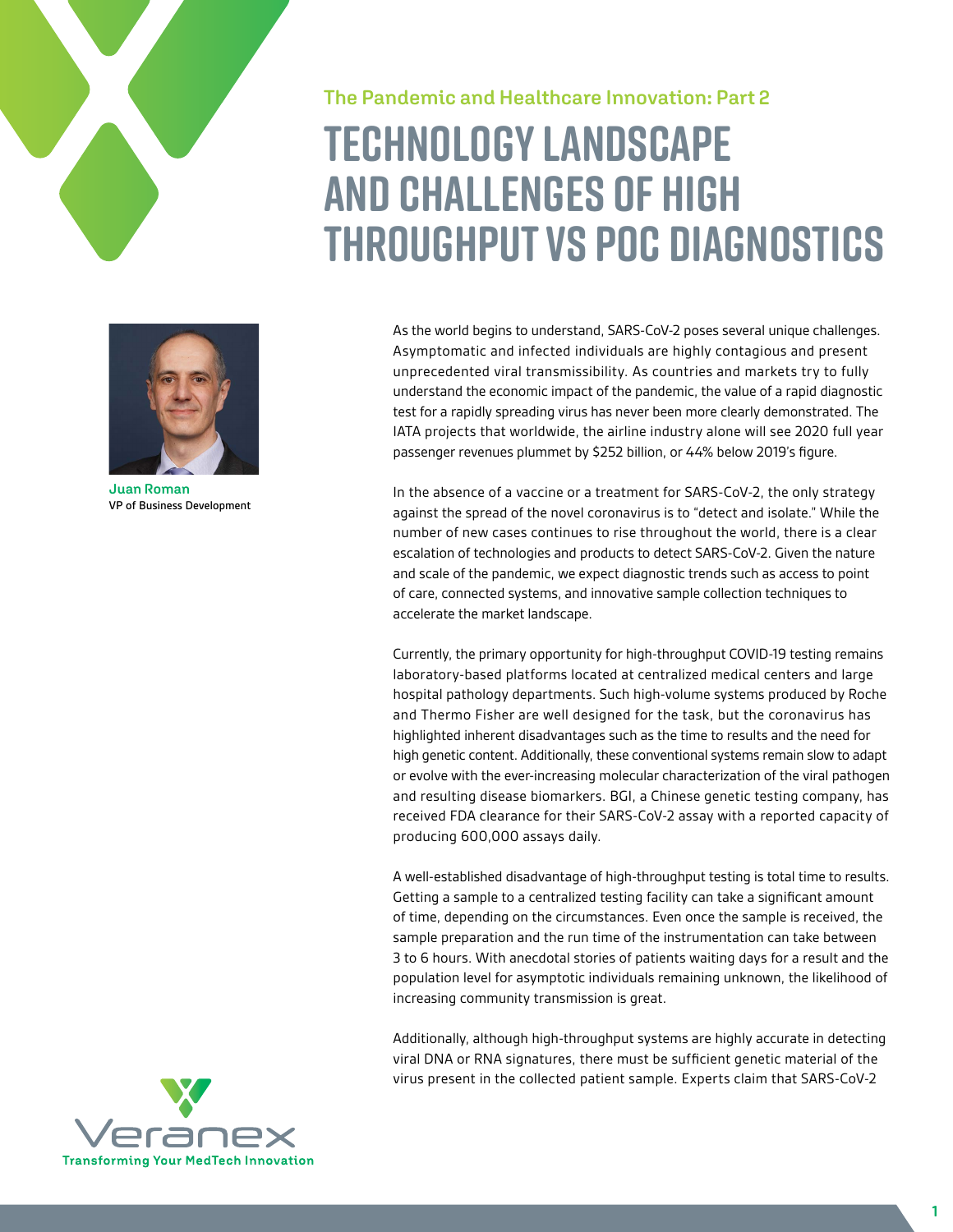

## "DEVELOPERS OF POC ASSAYS MUST CAREFULLY BALANCE EFFICIENCY AND COMPLEXITY WHILE AIMING TO REDUCE COST AND SIMULTANEOUSLY SATISFYING STRINGENT QUALITY ASSURANCE REQUIREMENTS."

takes longer to produce the sufficient amount of genetic material for these PCR-based systems to detect. This means there is a high probability that people early in their infection might be misdiagnosed by these methods.

Finally, the costs of capital equipment, facilities, and trained staff must be considered when evaluating scalability and accessibility in lower resourced geographies. This is true especially in the case of SARS-CoV-2, where it's expected to have a devastating impact to developing countries in East Asia and Africa in the coming months.

In light of these pitfalls, medical diagnostic companies have developed Pointof-Care (POC) technologies to identify infectious diseases (pulmonary, STDs, meningitis) in the clinical setting, generally delivering results in 1-3 hours. In response to SARS-CoV-2, the United States Health and Human Services (HHS) has multiple active request for proposals (RFPs) to promote and accelerate rapid, POC assays. Abbott Lab's ID NOW platform and Cepheid GeneXpress both have recently received FDA emergency use authorization approval. The existing widely available distribution of both systems globally is expected to be a key factor to success moving forward.

There is a possibility that these instruments may not be as accurate as the sophisticated high-throughput laboratory methods. Some may bias to falsepositive or false-negative results depending on how specific and sensitive the technology. Regardless, physicians will always consider laboratory test results in the context of clinical observations and epidemiological data before making a final diagnosis and patient management decisions.

The promise of a rapid, POC test as the key to containing the SARS-CoV-2 virus is achievable. Nonetheless, key challenges will continue to be assay costs and tool availability. With tests currently priced between \$100 to \$300, innovative design, sourcing, and production volume will be key to bringing down costs. In 2012, the Gates Foundation worked with Cepheid to bring down the cost of a MTB/RIF cartridge from \$16.86 to \$9.98 for 145 countries. This program helped to place over 10,000 GeneXpress tools worldwide. The latest anecdotal details have emerged that Cepheid's recently approved CoV-2 test will be priced at \$20 for developing countries.

Developers of POC assays must carefully balance efficiency and complexity while aiming to reduce cost and simultaneously satisfy stringent quality assurance requirements. The necessary financial and resourcing investments in R&D, including clinical trials, as well as the convoluted logistics to manufacture and transport the detection assays to the location of care also play a major role. In most cases, there are significant opportunities for cost reduction that require a fresh perspective on cartridge and/or system design. Innovators and disruptors are on the horizon to bring novel technologies to market amid the outbreak.

Mesa Biotech (San Diego, now owned by Sekisui Diagnostics, Japan) have a hand-held, single-use, uniquely portable molecular diagnostics platform, with the advantage that the instrument can be assembled next to the patient, e.g.,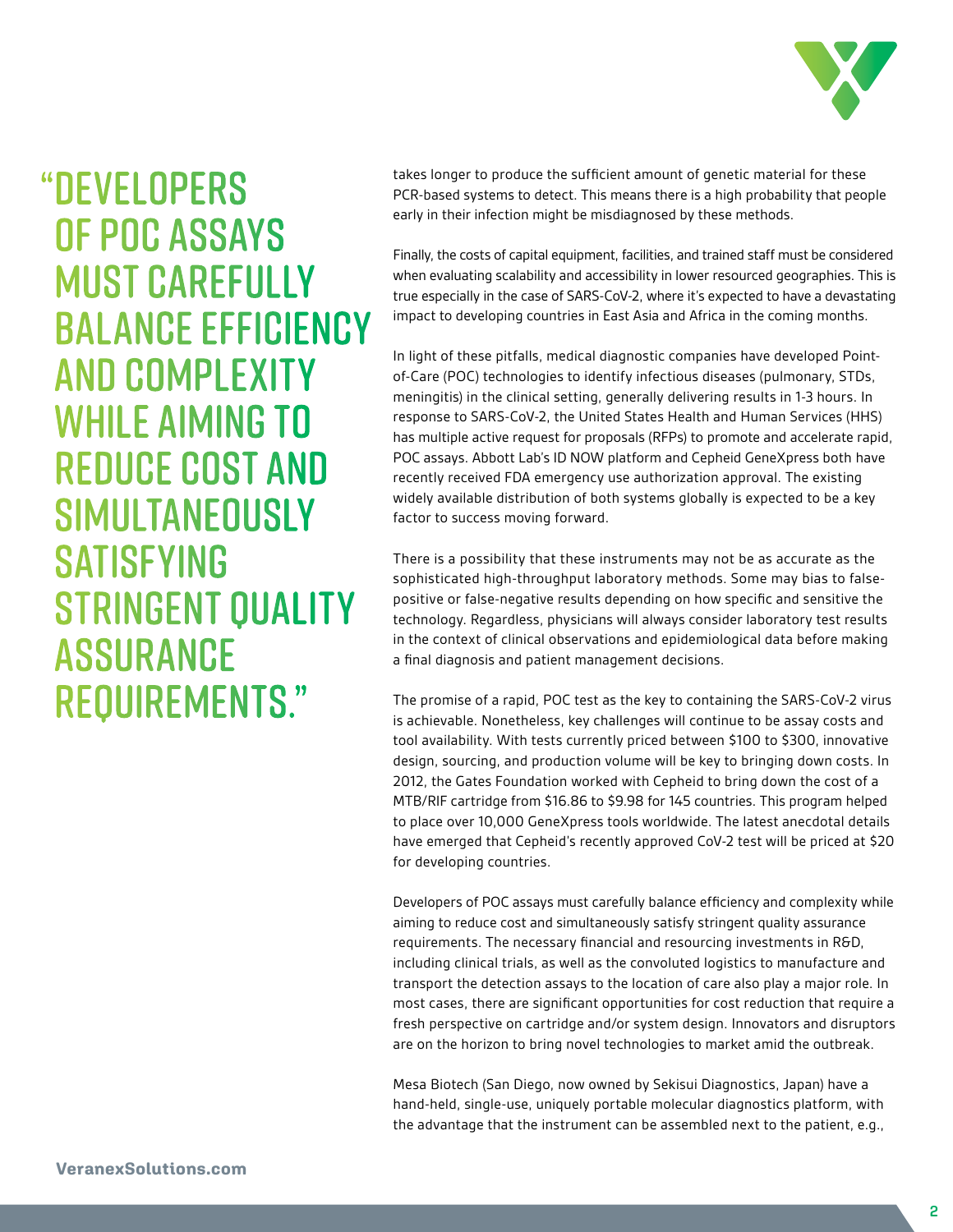

"WITH THE BENEFIT OF HINDSIGHT, WE HAVE THE LUXURY OF SEEING THE MASSIVE FINANCIAL AND ECONOMIC IMPACT OF THE CURRENT PANDEMIC AND CAN QUANTIFY THE VALUE OF A WIDELY AVAILABLE RAPID POINT-OF-CARE ASSAY."

on a home visit needed by a vulnerable patient. They have received \$500,000 of BARDA funding to develop COVID-19 tests.

Ativa Medical, out of St. Paul, MN, has developed a proprietary technology designed for ease-of-use in a clinical setting to produce highly accurate and fast results from a finger stick. Ativa CEO, David Deetz, discussed with us at the Tricon Molecular convention in San Francisco that the initial application for this POC technology is focused on CBC blood analysis. However, he believes the unit could be trained to identify viral components such as COVID-19.

With the benefit of hindsight, we have the luxury of seeing the massive financial and economic impact of the current pandemic and can quantify the value of a widely available rapid point of care assay. It's not too difficult to envision a not distant future, where a nasal swab will be part of airport security checks. Connectivity, data security, and rapid testing will be key components to manage the current and future outbreaks.

As a follow-up, we will address the role data and connectivity will have to drive innovation and development in diagnostics for the next decade. Veranex (formerly Ximedica) is actively engaged with stakeholders across academia, startups, government agencies, the investment community, and major MedTech companies to bring together ideas, resources, and expertise. Join the conversation today.

### **A call to action — diagnostics innovation at Veranex**

SARS-CoV-2 is the diagnostic industry's "moonshot" moment. Breakthroughs required to substantially increase diagnostics performance or dramatically reduce costs require an "innovation leap". Successful examples are the disruptive innovation of lateral flow tests that transferred a previously complex central laboratory test into a handheld inexpensive product (e.g., pregnancy tests or drugs of abuse tests).